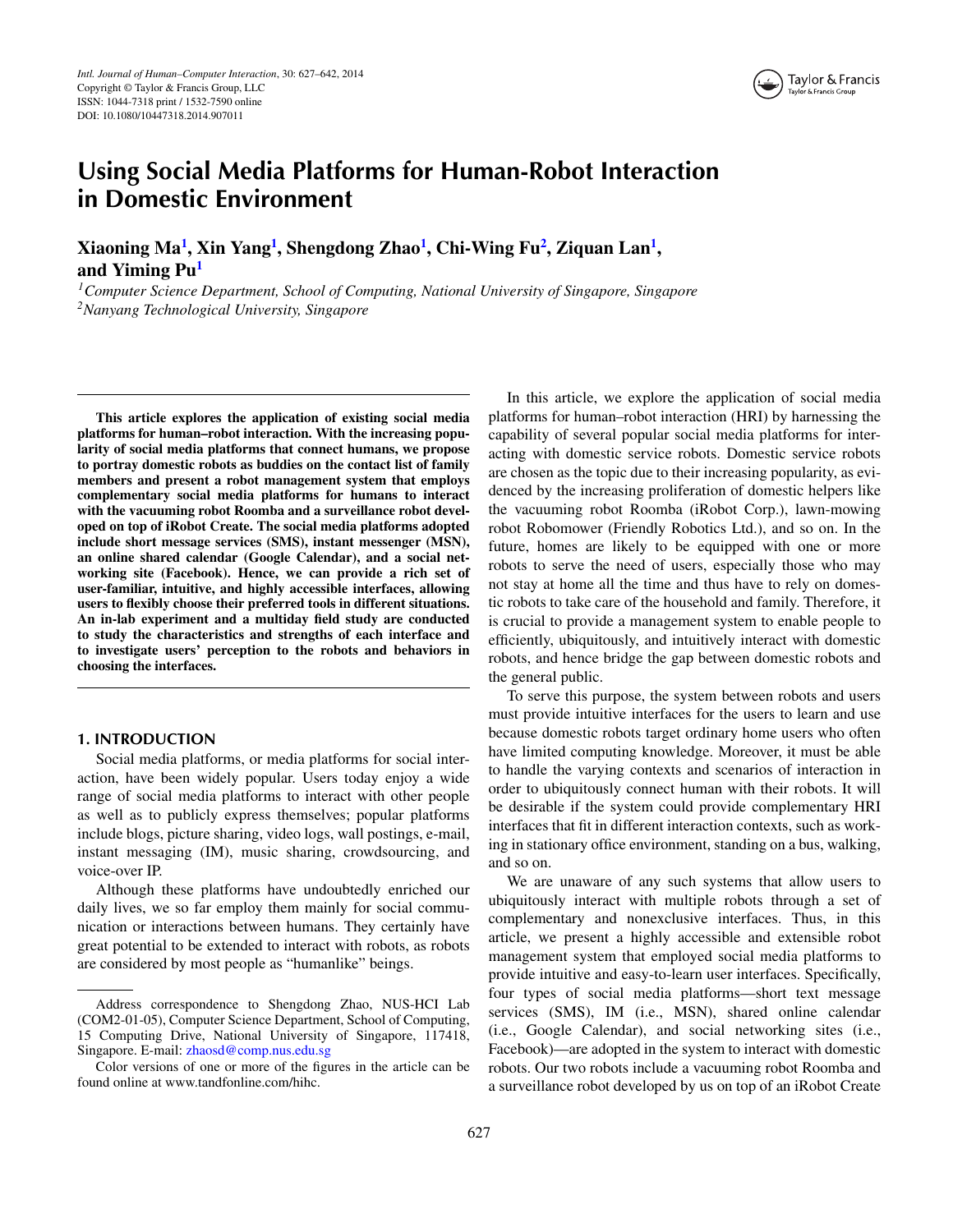<span id="page-1-0"></span>

FIG. 1. Using social media to interact with domestic robots. *Note.* SMS = short message services; GSM = Global System for Mobile Communications.

in the purpose of making our system more capable of doing household chores. The proposed approach, including the four social media platforms adopted, the picture of our robots, and the user scenarios, is shown in [Figure 1.](#page-1-0)

We choose existing social media platforms to provide the user interfaces because social media platforms are highly popular with a large population of skilled users; therefore, reusing these platforms as the interaction media to domestic robots can minimize users' efforts for learning. Besides, because different social media platforms are designed to serve different kinds of needs in different scenarios, supporting multiple complementary platforms as in our system can thus cater to user's needs emerged from different scenarios, such as on the road or in the office.

The following items highlight the contributions of this article:

- First, this is the first article we are aware of that harnesses complementary social media platforms to achieve better user experiences in HRI.
- Second, we implemented a working system as described in this article, deployed it into a multiroom apartment, and recruited users to try out the system in a real home environment for 3 days. To the best of our knowledge, we are unaware of any other work that attempted to deploy such a system into a real home to study its effect on HRI for a period of multiple days.

# **2. RELATED WORK**

This work uses social media platforms to interact with domestic robots in a remote (noncollocated) setting. In the followings, three aspects of HRI are reviewed.

#### **2.1. Research in Domestic Robots**

With the emergence of domestic robots in consumer market, a growing number of researchers began to explore this field. Although some researchers focused on the implementation and algorithmic aspects of domestic robots (Kawamura, Pack, & Iskarous, [1996;](#page-14-0) Roßler & Hanebeck, [2004\)](#page-15-0), others studied the application of domestic robots (a majority of them focused on the vacuuming robot, Roomba), for example, on how design can influence HRI in home setting (Breazeal, [2001;](#page-14-1) Forlizzi, [2007;](#page-14-2) Kim et al., [2007\)](#page-15-1). Many researchers are also interested in designing novel interaction methods to enable natural and intuitive HRI. Work in this direction includes the design of paper tag interfaces to facilitate implicit robot control (Zhao et al., [2009\)](#page-15-2), the use of tangible objects such as toys (Guo, Young, & Sharlin, [2009\)](#page-14-3), accelerometer-based Wii-mote (Guo & Sharlin, [2008\)](#page-14-4), laser pointers (Ishii et al., [2009\)](#page-14-5), sketching on a tablet computer (Sakamoto et al., [2009\)](#page-15-3), using gaze and blink (Mistry et al., [2010\)](#page-15-4), choreograph a series of actions (Shirokura et al., [2010\)](#page-15-5), and using enhanced projector-camera (Linder & Maes, [2010\)](#page-15-6) to control robots. Moreover, researchers also worked on extending robots to other housework tasks beyond simple vacuum cleaning (Okada et al., [2005;](#page-15-7) Sugiura et al., [2010\)](#page-15-8). Although much research has focused on domestic robots, as far as we are aware, none of them explored the use of social media platforms to interact with domestic robots. The proposed work aims at filling such a gap with a study on this topic with complementary social media interfaces.

# **2.2. Tele-Robotics**

The second category comes from the field of tele-robotics, which can be roughly divided into three separate but not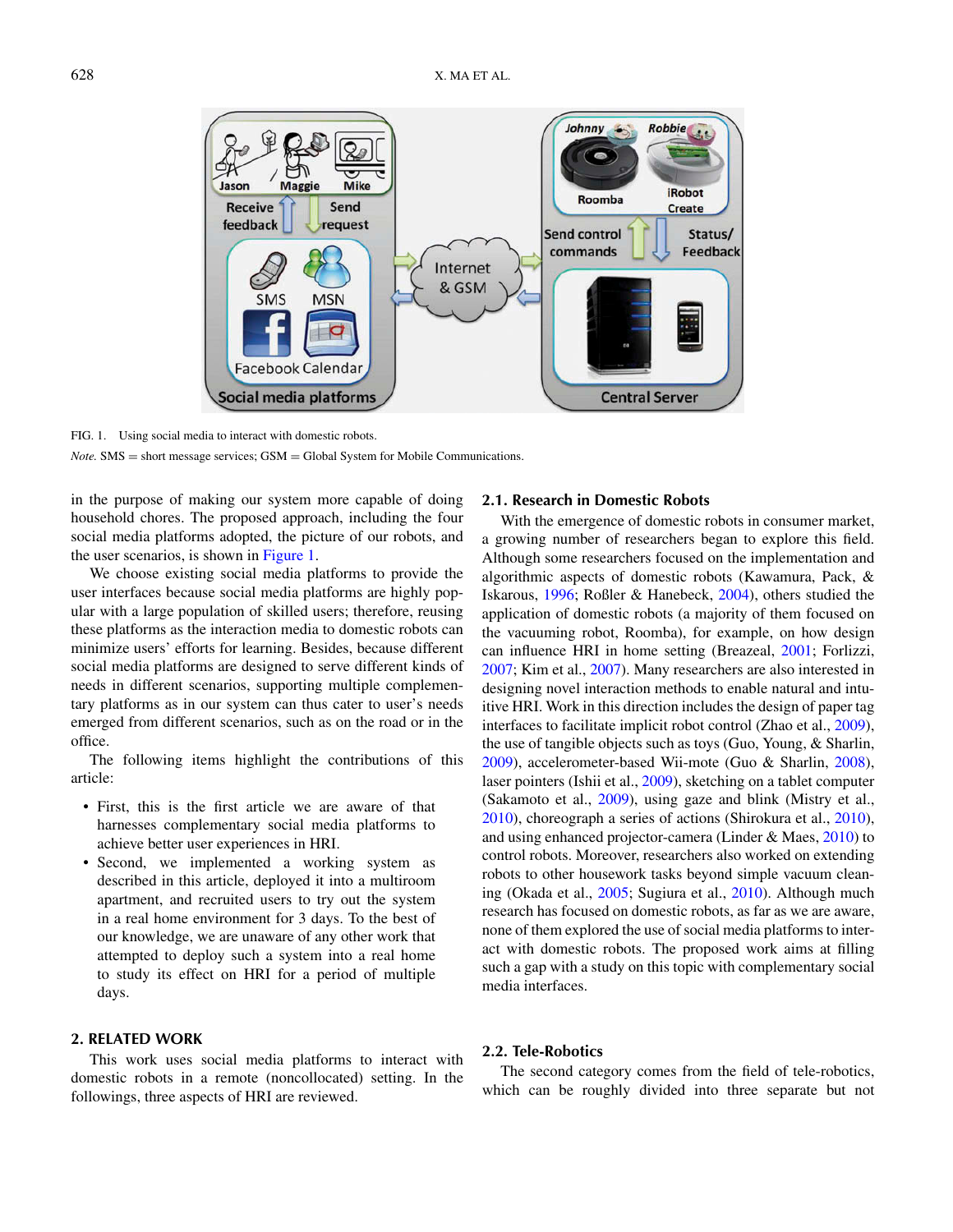necessarily mutually exclusive areas: tele-operation, telemanipulation, and tele-presence. Tele-operation investigates the remote operation of robots. Most research in this area focused on tele-operation of robotic vehicles (Fong & Thorpe, [2001\)](#page-14-6). Tele-manipulation, on the other hand, enables human to remotely manipulate objects via precise handling of robotic arms*/*hands*/*fingers by attaching sensors to human hands (Shimoga, [1993\)](#page-15-9), whereas tele-presence offers immersive VRlike experience to the operators during the remote manipulation. Common practices in tele-presence are often associated with head-mounted displays and multimodal feedback (Ballou, [2001\)](#page-14-7).

Although research in tele-robotics is abundant, such as joysticks (Sian et al., [2002\)](#page-15-10) or using point & click interfaces (Kubota, Kamijima, & Taniguchi, [2005\)](#page-15-11), most centers on industrial, medical, and military contexts to extend human activities to hard-to-reach or infeasible-to-stay places, for example, other planets or deep sea or hazardous environments (S. Kim, Jung, & Kim, [1999;](#page-15-12) Yoon et al., [2004\)](#page-15-13). Few discuss the context of domestic setting, except the work presented by Roßler and Hanebeck [\(2004\)](#page-15-0), which studied the error handling issues instead of primary interaction procedure.

# **2.3. Using Social Media to Control Electronics***/***Robots**

Studies on social media platforms in HCI mostly concern human-to-human interaction (Gilbert & Karahalios, [2009;](#page-14-8) Turner et al., [2010\)](#page-15-14) instead of with robots or devices, with the exceptions of the work presented by Faulring and Myers [\(2005\)](#page-14-9); Goh et al. [\(2008\)](#page-14-10); Khiyal, Khan, and Shehzadi [\(2009\)](#page-15-15); and Mavridis and Rabie [\(2009\)](#page-15-16). Intelligent virtual agents were usually used to communicate with humans via IMs (Goh et al., [2008\)](#page-14-10) and to help humans to plan their calendars (Faulring & Myers, [2005\)](#page-14-9). In addition to virtual agents, an SMS interface has also been proposed to control home appliances (Khiyal et al., [2009\)](#page-15-15). Cellbots, an open source library (Cellbots.com, n.d.), also allows users to control different of robots (iRobot, LEGO Mindstorm, etc.) using SMS. Moreover, Mavridis and Rabie [\(2009\)](#page-15-16) proposed to embed robots in Facebook, where a social robot is used to wander in the lab, attempting to talk to people it encountered. This robot obtained people's information via Facebook to enhance conversation and face recognition performance. In a separate effort, a Facebook-connected desktop pet robot called Pingo (Arimaz Inc.) was brought to the market; it can read Facebook updates, news, sing songs, and give weather forecasts. Although these work leverages social media platforms, our work differs from them as follows.

First, our system involves real autonomous robots, instead of virtual agents (Goh et al., [2008\)](#page-14-10) or stationary machines (Khiyal et al., [2009\)](#page-15-15). Being "robots" sets them apart from other types of electronic devices such as "desktop computers" or "home appliances." More than these stationary devices, robots can share physical spaces with people and can take the initiative to display a variety of autonomy and intelligence over the information world as well as the physical world (Sung et al., [2007\)](#page-15-17).

Second, unlike entertainment and social robots, domestic robots play a dual role of doing housework and acting like human companions or even family members (Young et al., [2009\)](#page-15-18). These distinguish our work from the work presented by Mavridis and Rabie [\(2009\)](#page-15-16) and Pingo, which employed Facebook only for socializing or entertainment.

Finally, instead of introducing a customized application dealing with a single robot, we study an open system with multiple complementary remote interaction tools and robots, hereby offering users a choice to interact with any robot on their preferred interfaces for different scenarios and tasks.

# **3. USAGE SCENARIOS**

We designed the following scenarios to illustrate how our approach can employ complementary social media platforms to facilitate HRI. All the tasks and interfaces in these scenarios have been developed in our system and were used to conduct the lab experiment and multi-day field study.

# **3.1. Profile**

Jason is a busy professional, usually working from 9 a.m. to 6 p.m. on working days, while his wife, Maggie, also works fulltime. Their son, Mike, is now studying abroad, and they have two domestic robots, Johnny (cleaning) and Robbie (surveillance), for household work and preparation for an upcoming Christmas Eve party.

#### **3.2. Party Scheduling Through Calendar**

On December 20, Jason uses the Google Calendar to schedule a Christmas Eve party starting at 6 p.m. on December 24. The calendar shows that Johnny has been scheduled to vacuum the living room during that time. Hence, Jason reschedules Johnny's cleaning task to another time slot via the calendar interface. Due to the rescheduling, Johnny sends an automatic SMS to Maggie (the owner of the previous cleaning task) to inform her about the change. The calendar interface is shown in [Figure 2.](#page-3-0)

## **3.3. Progress Update Through Facebook**

Because Jason has confirmed the schedule of the Christmas Eve party, Robbie and Johnny keep posting the preparation progress made each day on Facebook. On December 22, Robbie receives a message from one of Jason's Facebook friends asking about the Christmas tree in the living room. Hence, Robbie moves to the living room, takes a picture using its wireless camera, and shares it on its Facebook wall. This scenario is shown in [Figure 3.](#page-3-1)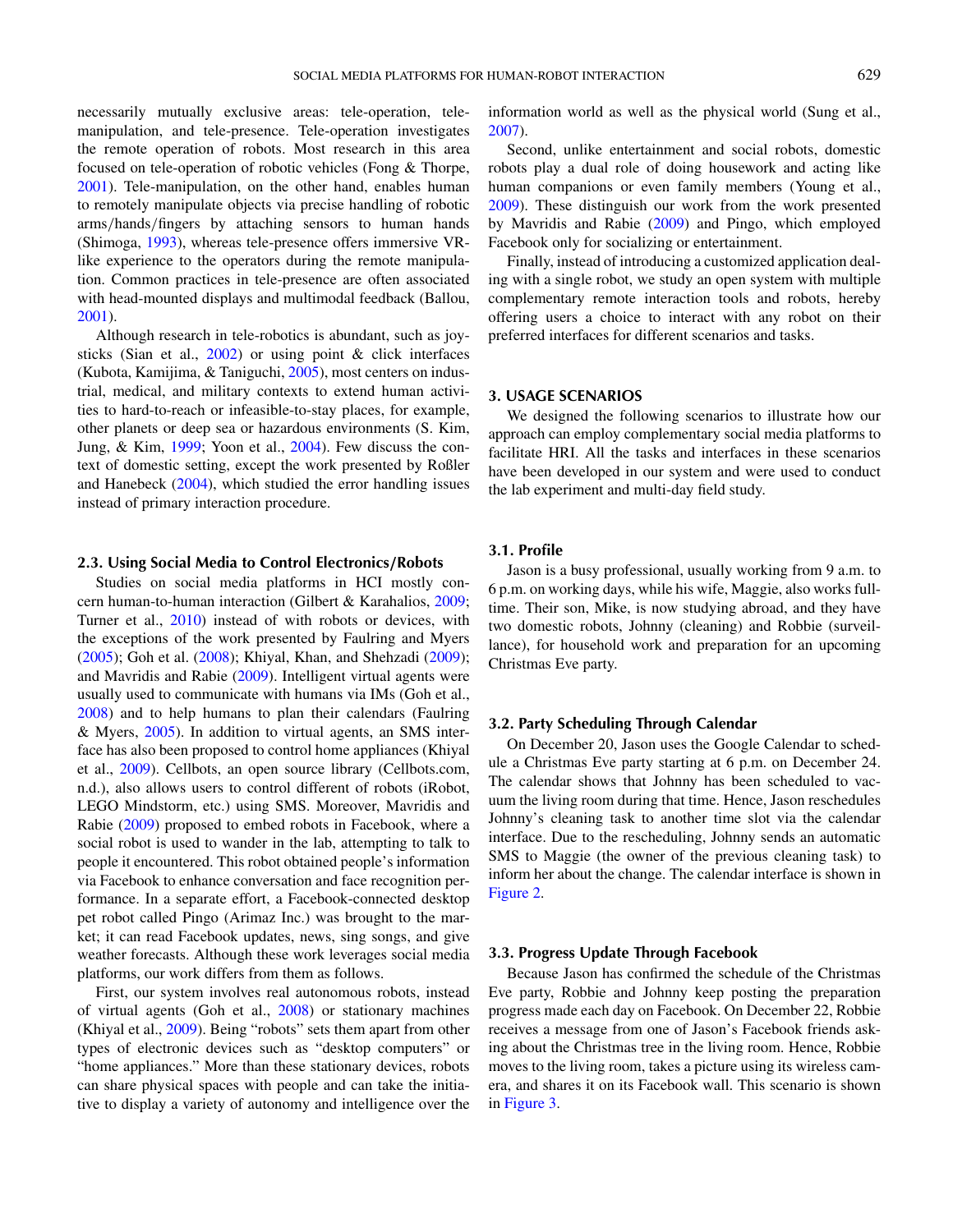<span id="page-3-0"></span>

FIG. 2. Using Google Calendar to interact with the robots.

<span id="page-3-1"></span>

FIG. 3. Using Facebook to interact with domestic robots.

completion.

**4. SYSTEM IMPLEMENTATION**

# **3.4. Video Chatting Through IM**

Mike could not join the party because he is aboard, but he heard of the Christmas decoration at home, and so he would like to take a look. Hence, he starts an MSN video chat with Robbie, as shown in [Figure 4:](#page-3-2)

Mike: Could you show me the Christmas tree in living room? Robbie: I am moving to living room. *...* Robbie: I am in the living room now. Robbie: I am looking at the Christmas tree now. Mike: Can you turn left a bit? Robbie: I am turning left. Mike: Thanks Robbie. It's fantastic!

# **3.5. Arranging an Urgent Task by SMS**

<span id="page-3-2"></span>Early on the morning of the Christmas Eve Party, Jason is on a bus heading to work and suddenly remembers some leftover



Mike says: Could you show me the Christmas tree in living room? Robbie says: I am looking at the Christmas tree now. Is the view okay? Mike says: Can you move to the left a bit? ÷

and server side.



food he dropped after breakfast. Realizing that he may not have time to clean it up before the guests arrive, Jason immediately sends an SMS to Johnny, as shown in [Figure 5.](#page-4-0) Soon after that, Johnny acknowledges Jason with an SMS; ten minutes later, Johnny sends another SMS to inform him of the task

We envision a flexible and extensible domestic robot management system that could accommodate both single and multiple users, with each user free to choose the desirable client to interact with each robot at home. Based on the vision just presented, we designed and implemented a working system based on the client-server architecture. [Figure 6](#page-4-1) depicts both the hardware setup and the software components in the client

FIG. 4. Using MSN to interact with domestic robots.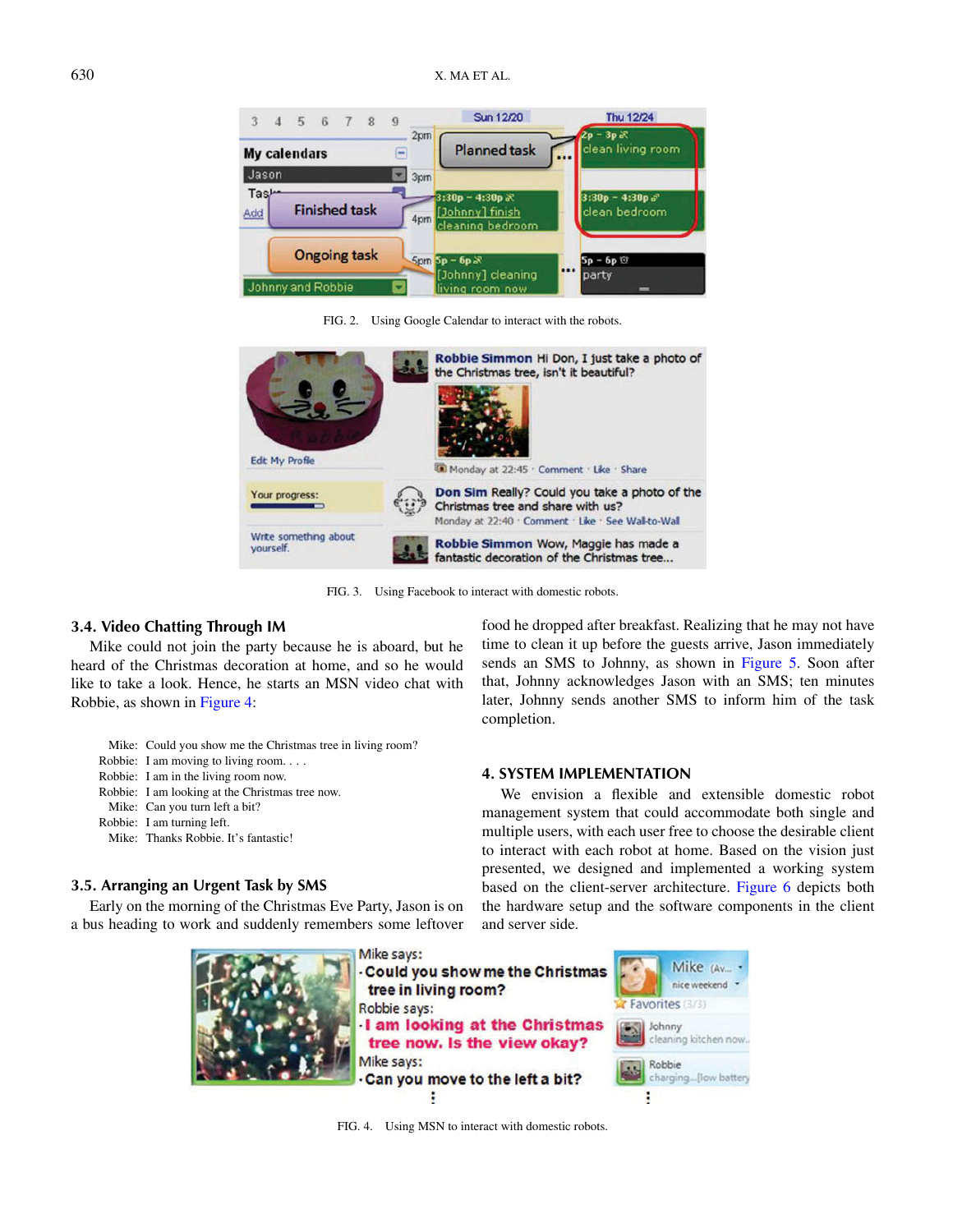<span id="page-4-0"></span>

FIG. 5. Using short message services interface to interact with the robots.

<span id="page-4-1"></span>

FIG. 6. Overview of system implementation: users, social media interfaces, software architecture, and home–robot system.

# **4.1. Client Side**

The client side requires no development or maintenance efforts from users; the only step required is to install (if needed) the standard version of the social media platforms in their computer*/*tablet*/*smartphone, then add the robot's account to their contact list (just like adding a friend). For example, adding a robot to the user's MSN simply means installing the standard version of MSN and then adding the robot to one's contact list.

Although there are a variety of social media available, we choose the following four platforms (SMS, MSN, Google Calendar, and Facebook) due to their popularity and complementary abilities to serve a range of users' needs.

# *SMS*

Text message interfaces like SMS allow us to interact with robots by sending quick text messages. It has a relatively short setup time and can be done almost anywhere with a basic cell phone network. We choose to support SMS because it is arguably the most widely used data application in the world, with 4.16 billion active users at the end of 2010 (Ahonen, [2011\)](#page-14-11). Supporting SMS in our system helps increase the system ubiquity. However, most phone models support only short text-based messages in chunks without graphics and video feeds, which may limit the type of feedback that the robots might send to the users.

# *IM*

Similar to SMS, IM clients are also widely adopted. Some popular clients have more than hundreds of millions of active users (i.e., Windows Live Messenger: 330 million active users by June 2009; Yahoo Messenger: 248 million active users by January 17, 2008). IM offers well-designed notification functionality so that it can easily get a user's attention while he is working with other computer applications. Users can also request video communication so that they can see the happenings on the robot's side. On the other hand, video chatting in IM typically needs a fast Internet connection, which may make it less ubiquitously available for HRI as compared to SMS. In our system, we currently support the Microsoft Windows Live Messenger client (MSN) as it is one of the mostly commonly used IM clients. To interact with a robot using MSN, users only need to add the robot's MSN account to their contact lists and then communicate with the robot just like chatting with anyone else.

# *Shared Online Calendar*

Very different from SMS and IM, shared calendars are designed for both individuals and groups to manage, plan, and overview a working schedule. Interacting with robots via such an interface allows users to manage robot tasks together with their own tasks. It also allows robots to check the schedules of family members to automatically suggest new events or changes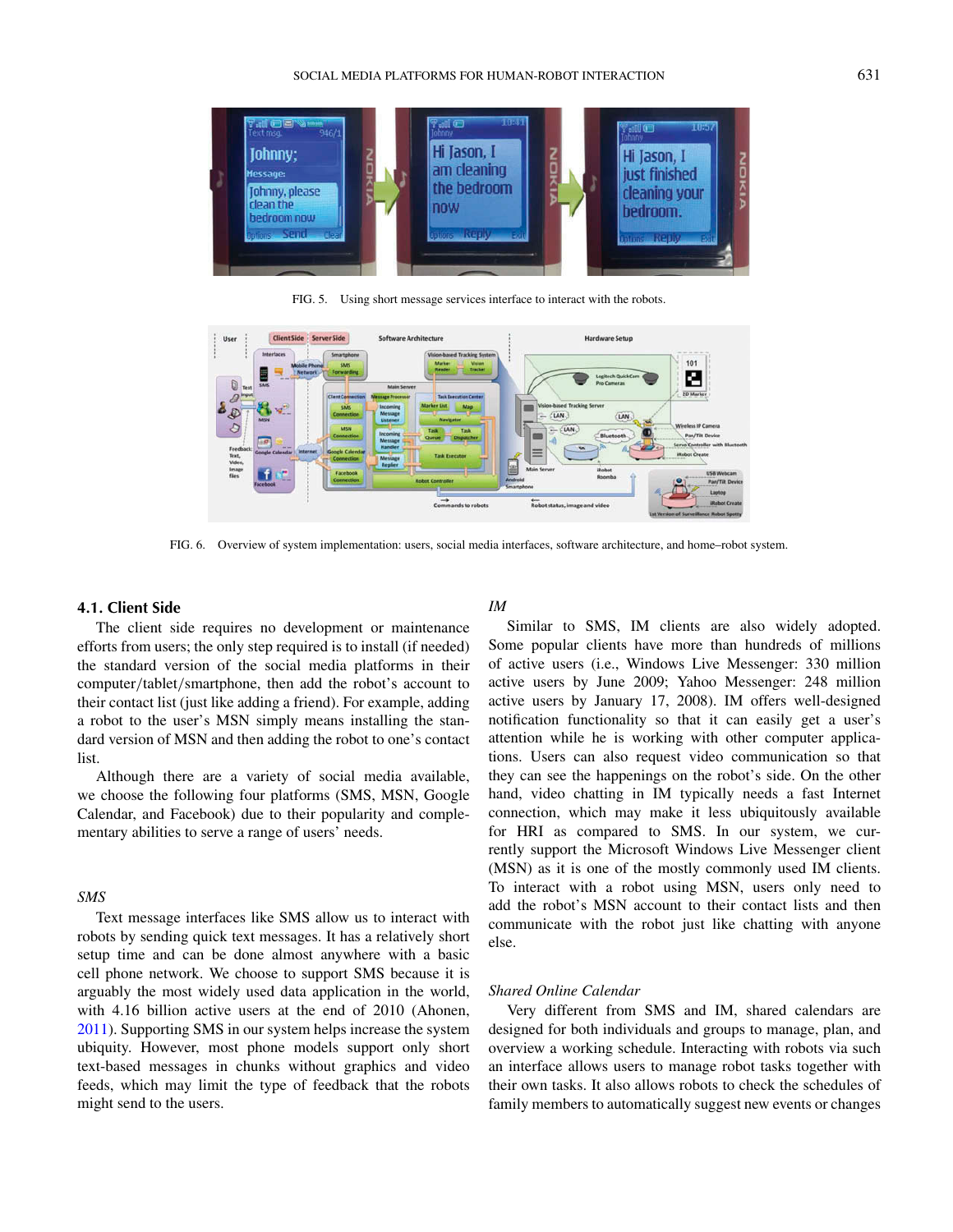to existing events in order to minimize distractions to their hosts' activities.

Our system adopted Google Calendar to interact with robots. Unlike our SMS and MSN clients, Google Calendar does not support real-time communication because excessively frequent data retrieval is prohibited by the Google server. According to our experience, the minimum time between successive accesses is around 40 s. Thus, Google Calendar functions more as a shared task-planning interface than a real-time communication interface in our system.

# *Social Networking Site*

Facebook is a community-based social networking website designed for interaction among a large group of people. Last, Facebook can allow permanent public records like personalized journals for individual interactions, which is particularly useful for social and research purposes (see [Figure 3\)](#page-3-1).

Facebook is included in our system as a representative social networking site due to a number of reasons. As of January 2011, it has more than 600 million active users. Besides, Facebook is a community-based website designed for interaction among a large group of people for social networking purposes. It has also been largely explored for many research purposes (Mavridis & Rabie, [2009;](#page-15-16) Sim et al., [2011\)](#page-15-19). Taking into HRI, it allows a large pool of users to interact with robots for social purposes, mixing robots' activities with human's. In addition, the viral and snowballing effect of Facebook can also promote robot adoption to more users.

To talk to robots in Facebook, users can just add the robots' Facebook account as a friend, then talk to them by leaving messages on robots' walls. Feedbacks from robots are sent back via posts on users' wall. However, to prevent spamming, Facebook does not allow frequent data retrieval, which makes it unsuitable for performing real-time interaction with robots.

# **4.2. Server Side Design**

<span id="page-5-0"></span>The bulk of the implementation is done on the server side as illustrated in [Figure 6.](#page-4-1) In the following sections, we first briefly

introduce the hardware setup and then describe the software components in detail.

#### *Hardware Setup*

*Main Server.* There is a dedicated desktop computer (referred to as the main server in later sections) used to host the entire server side software components. The model number is Dell OptiPlex 780, which runs Microsoft Windows 7 Professional. A smartphone, a wireless IP camera, and a vision-based tracking server (all described in later sections) communicate with the main server via Wi-Fi network, and the robots communicate with it via Bluetooth.

*Smartphone.* There is also a Nexus One smartphone with Android 2.3.3 which runs an in-house-developed Java application that exchanges messages between the main server and the phone.

*Vision-Based Tracking System.* Aside from the dedicated main server mentioned previously, there is also a dedicated vision-based tracking server that connects two Logitech QuickCam® Pro cameras that installed in the ceiling 2.5 m above the floor and covered an area of  $2 \times 4$  m. This server tracks the robots' coordinates in real-time by using a vision tracking method (Sakamoto et al., [2009\)](#page-15-3) to recognize the markers on top of robots and send the coordinates to the main server via Wi-Fi.

*Robots.* We built our robots according to the hardware design shown in [Figure 6.](#page-4-1) Both the Roomba and Create are connected with Bluetooth-to-serial converters called RooTooth so that they can communicate with main server over Bluetooth connection. [Figure 7](#page-5-0) shows a photo of the two robots.

The iRobot Create is augmented with additional hardware components to enable it to work as a surveillance robot, which include a BlueSMiRF Bluetooth module, a servo controller, a two degree of freedom (2-DOF) CrustCrawler S3 Pan*/*Tilt device, and an Axis 207MW wireless IP camera mounted on the Pan*/*Tilt device. The BlueSMiRF Bluetooth module enables the servo controller to receive commands from main server. The servo controller, upon receiving the commands, will control the Pan*/*Tilt device to make the corresponding movement, which



FIG. 7. Robbie the surveillance robot (left) and Johnny the vacuuming robot (right).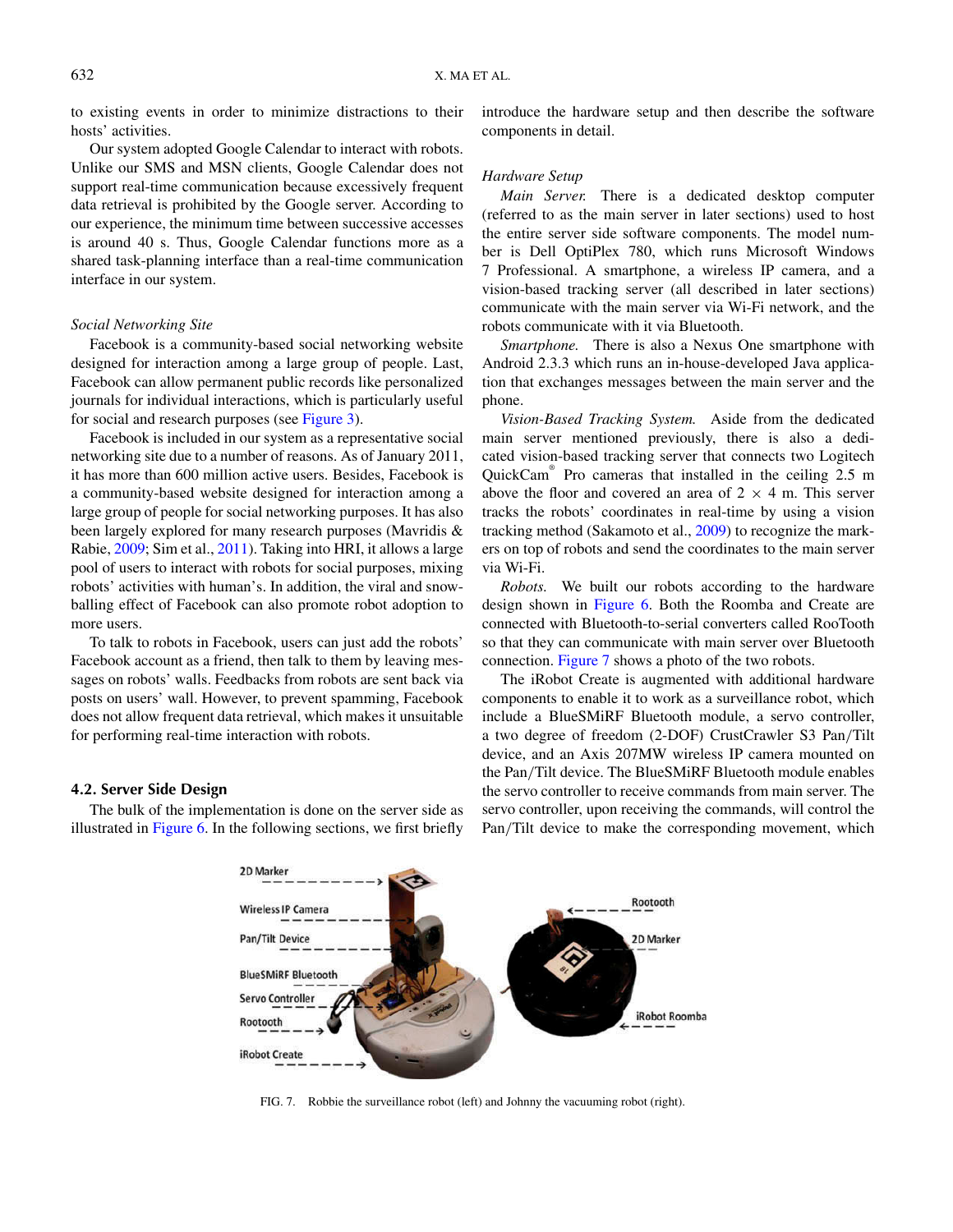will alter the viewing angle of the wireless camera. Images from the wireless camera are then sent to the main server via Wi-Fi.

#### *Software Components*

A simplified work flow of the system is described as follows (illustrated in the middle part of [Figure 6\)](#page-4-1). Once a message is sent from the client side, it will be received by its corresponding receiver within the client connection component on the server side. The client connection component will then pass the message along with the information of the sender and client type to the message processor, which further analyzes and converts such input into executable tasks. After a message is processed, the message processor will send feedback to the user via the client connection component. Depending on the urgency of the task, it will be either buffered in the task queue or executed immediately by the task executor. The real-time location information of the robots and objects in the environment are supplied by the vision-based tracking component. To control the robot, the task execution center needs to communicate with the robot controller, which handles specific commands to each robot.

*Client Connection.* This component serves as the bridge connecting all clients, hence it is the only component needed to be changed when new social media platforms are introduced into the system. This component allows the server to receive and extract the necessary information from different types of clients, and it is also responsible for sending server-generated messages back to the clients. Currently, this component includes four client connection modules to communicate with the four social media platforms we mentioned. All the messages come from different clients or users are converted into the unified format (user-client-message), and then passed to the message processor.

*SMS connection module.* Sending and receiving SMS from the server is done by an in-house-developed Java application on an Nexus One smartphone, which is connected to standard mobile phone network and colocated with the main server via local wireless network so that the application can exchange text messages effectively with the main server.

MSN connection module. An open source application MSNPSharp (MSNP18 Release: 3.1.2 Beta by Xih Solutions) is used to develop an MSN client program running on the main server to communicate with the user's MSN. Currently, only the surveillance robot is equipped with a wireless camera, so the video conferencing capability is enabled only with this robot.

Google Calendar connection module. This module is implemented using the Google calendar data API 2.0. It runs on the main server to communicate with the Google calendar client website. Because the Google calendar website will not inform our server upon users' update, data are pulled from the client website every 40 s.

Facebook connection module. Using the official Facebook Client Library (facebook-0.1.0), we built the Facebook connection module as a Facebook application running on our main server. This module queries message updates on robots' Facebook wall every 90 s and responds to users' requests by posting text and photos on users' wall.

*Message Processor.* The message processor is responsible for translating the incoming messages from the client connection component into executable tasks. It analyzes the incoming messages using a simple natural language processing method: Each input sentence is first broken into words and matches against the keywords from the following three categories in descending priorities: tasks (e.g., vacuum the bedroom now), general contextual inquiry (e.g., what's your schedule?), and socialization (e.g., hello). If a sentence contains keywords in more than one category, keywords of the highest priority category are used.

<span id="page-6-0"></span>Task sentences are identified by a few action keywords (e.g., "vacuum"). Once a sentence is identified as tasks, we further look for other details of the tasks such as time (e.g., "now," "5 pm"), location (e.g., "bedroom"), item (e.g., "trash can"),

| Tasks Supported by the Two Robots |                             |                                                                                                    |  |  |  |  |  |  |
|-----------------------------------|-----------------------------|----------------------------------------------------------------------------------------------------|--|--|--|--|--|--|
| Robots                            | Johnny<br>(Vacuuming Robot) | Robbie<br>(Surveillance Robot)                                                                     |  |  |  |  |  |  |
| Specific tasks                    | vacuum/clean                | take photo/picture<br>look forward<br>look up/down/left/right                                      |  |  |  |  |  |  |
| Common tasks                      |                             | move/go forward/backward<br>$turn$ /spin left/right/around<br>stop; go home, dock, charge/charging |  |  |  |  |  |  |
| <b>Target locations</b>           |                             | bedroom, bed, window, door<br>flower/flowers, dog/pet                                              |  |  |  |  |  |  |
| Time                              |                             | $now/10$ a.m./5 p.m./etc.                                                                          |  |  |  |  |  |  |

| <b>TABLE 1</b>                    |
|-----------------------------------|
| esks Supported by the Two Robots' |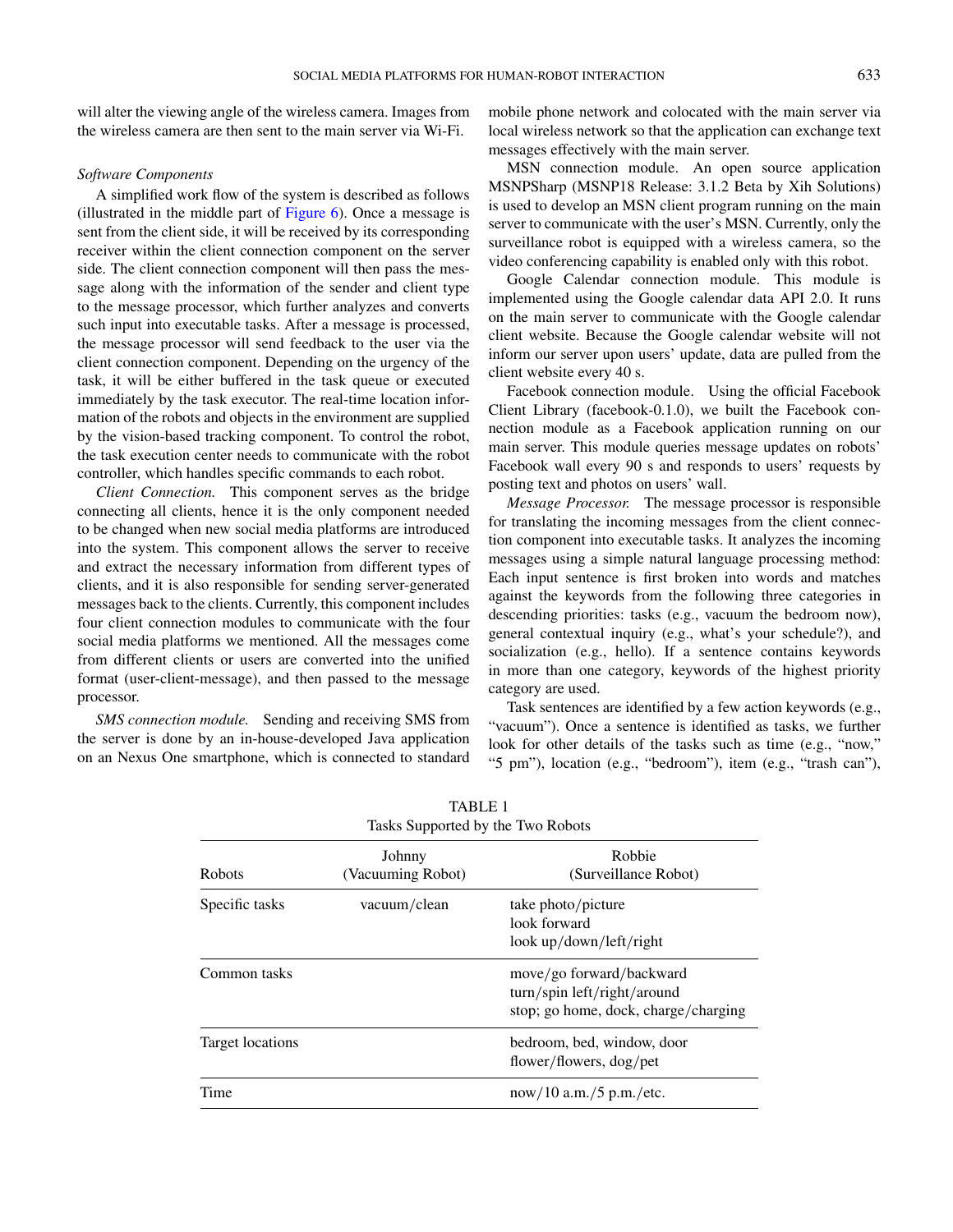and convert the message into a task object. The currently supported tasks and their corresponding keywords are listed in [Table 1.](#page-6-0)

*Task Executor Center.* The task executor center consists of several parts: a task queue, a task dispatcher, a task executor, and a navigator. Each task in the task queue will be assigned to a task executor by the task dispatcher in a first-in-first-out order.

The navigator is responsible for navigating the robots to some specific locations. Robot and object locations are updated in real-time by a vision-based tracking system (which is introduced in more detail in the upcoming Vision-Based Tracking System subsection). Certain fixed locations are prestored in the system map. Based on the robots' and locations' coordinates, the navigator computes the routes and directs the robot controller to move the robots to the required location.

*Robot Controller.* The robot controller is responsible for communicating with the robots through wireless connection. Because multiple household tasks can be received simultaneously, a queue is built for buffering the tasks. The robot controller retrieves each task from the queue, translates it (such as "take a photo of the window") into a series of basic movement commands for each robot (such as "move forward," "stop," "turn right"), and sends the commands to the robots via Bluetooth connection. The robot controller currently supports iRobot Roomba and iRobot Create by using the roombacomm Java library provided by [hackingroomba.com.](hackingroomba.com)

# *Vision-Based Tracking System*

As described in former subsections, we set up a vision-based tracking system to support robot navigation. The vision tracking component uses proprietary 2-D planar ID-markers as shown in [Figure 6](#page-4-1) (upper right), which were similar to those in earlier work such as CyberCode (Okada et al., [2005\)](#page-15-7) and ARTag (Forlizzi, [2007\)](#page-14-2). A marker consists of a  $3 \times 3$  black-and-white matrix pattern within a black border surrounded by white margin. Each marker is about  $5 \times 5$  cm<sup>2</sup>, in which we managed to recognize stably using two  $960 \times 720$  resolution ceiling cameras (2.5 m high) covering a  $2 \times 4$  m region on the floor.

## **5. USER STUDY**

We conducted our user studies in order to seek answers for the following questions: (a) Will the users feel comfortable, natural, and intuitive to "chat" with robots using the interfaces that are originally designed for interpersonal communication? (b) What are the factors that affected users' feeling and decisions in choosing different interfaces? (c) Do these interfaces complement each other when interacting with domestic robots in varying contexts*/*scenarios? We first conducted usability experiments in our lab to seek answers for the first and second questions. Then we conducted a multiday field study, attempting to seek answers for all three questions in real setting.

# **5.1. Usability Experiment**

#### *Participants*

Twelve participants (six female, six male, 19–30 years of age;  $M = 24.4$ ,  $Mdn = 24.5$ ) are involved in this experiment. Among them, nine are from the university and three are from the community (working professional). Each received about \$US10 for the experiment. [Table 2](#page-7-0) summarizes their prior experience with the four employed social media platforms.

## *Environment and Apparatus*

We decorated a  $4 \times 2$  m space in our lab to turn it into a simulated living room and a simulated bedroom, as shown in [Figure 8.](#page-8-0) In [Figure 8,](#page-8-0) the two robots were decorated with colorful paper to make the participants feel familiar with the whole environment.

*Client.* Two types of client machines are used: laptop PCs and mobile phones. The laptop PC is an Acer TravelMate 3002 WTMi, and the mobile phone is an HTC Nexus One running Android 2.2 operating system. The implementation of each software interface is described in a previous section.

<span id="page-7-0"></span>*Server and Robots.* The setup is described in the System Implementation section, and we conducted the experiments in two different closed rooms and an open hallway.

|            | -------<br>Participants' Prior Experience on the Four Platforms |               |               |               |                |                     |               |                         |                |                             |   |                             |                                                |
|------------|-----------------------------------------------------------------|---------------|---------------|---------------|----------------|---------------------|---------------|-------------------------|----------------|-----------------------------|---|-----------------------------|------------------------------------------------|
|            | Participant ID                                                  |               |               |               |                |                     |               |                         |                |                             |   |                             |                                                |
|            |                                                                 |               |               |               |                |                     |               |                         |                |                             |   |                             | p1 p2 p3 p4 p5 p6 p7 p8 p9 p10 p11 p12 Average |
| Frequency  |                                                                 |               |               |               |                |                     |               |                         |                |                             |   |                             |                                                |
| <b>SMS</b> | 3                                                               |               |               |               | 3 3            | $1 \quad 2 \quad 2$ |               |                         | $\overline{3}$ | 2                           | 3 | 3                           | 2.42                                           |
| <b>MSN</b> | 3                                                               | $\mathcal{E}$ | 3             | $2^{1}$       | $\overline{3}$ | $\mathcal{E}$       | $\mathcal{E}$ | $\overline{\mathbf{3}}$ | 3              | $\mathcal{L}$               | 3 | 1                           | 2.67                                           |
| Calendar   |                                                                 | $\mathcal{R}$ | $2^{1}$       | $\mathcal{D}$ | $\Omega$       | $\Omega$            | 1             |                         | $\Omega$       | $\Omega$                    |   | $\Omega$                    | 0.92                                           |
| Facebook   | $\mathcal{D}$                                                   | $\mathcal{D}$ | $\mathcal{D}$ | $\mathcal{R}$ | 3              | $\mathcal{E}$       | $\mathcal{D}$ | $\mathcal{D}$           | $\mathcal{D}$  | $\mathcal{D}_{\mathcal{L}}$ | 3 | $\mathcal{D}_{\mathcal{L}}$ | 2.33                                           |

TABLE 2

*Note.* SMS = short message services;  $0 =$  never;  $1 =$  at least once a month;  $2 =$  at least once a week;  $3 =$  everyday.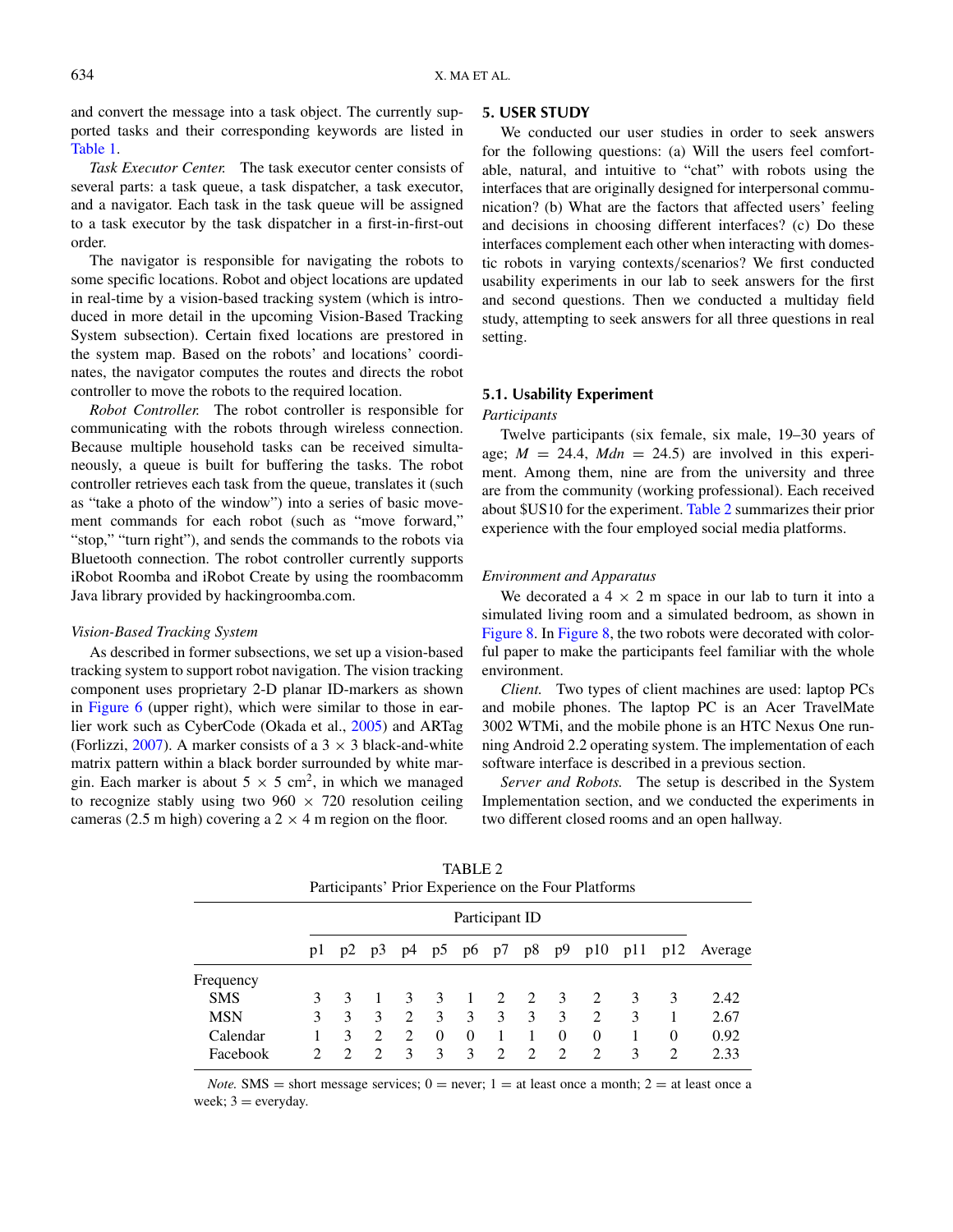<span id="page-8-0"></span>

FIG. 8. Experiment setup for the usability experiment in the lab.

#### *Interfaces*

In addition to the four social media platform interfaces, we developed a *point & click* web interface (*Web*) for comparison. This interface is created by augmenting the standard *roombacomm* control interface (obtained from http://hackingroomba. com*/*). The design of the interface is similar to the web remote robot control interface developed in previous research (Sakamoto et al., [2009\)](#page-15-3). As shown in [Figure 9,](#page-8-1) this interface

supports live video feed with buttons and widgets for different robot tasks. Each robot (Johnny and Robbie) has a separate control panel. Users only need to click on corresponding buttons to control the behavior of the remote robots. Note also that we have exhaustively put all different combinations of robot tasks in these buttons for the simulated home environment.

The five interfaces (the four social media platforms and the web interface) have different characteristics (see [Table 3\)](#page-8-2). The

<span id="page-8-1"></span>

<span id="page-8-2"></span>FIG. 9. Web interface for interaction with domestic robots.

|                                                                               | TABLE 3 |  |
|-------------------------------------------------------------------------------|---------|--|
| Features and Characteristics Summary for Each Interface Used in the Use Study |         |  |

|            | mainly<br>text<br>input | mainly<br>point | text<br>& click feedback | image,<br>video<br>feeback | immediate<br>feedback | short<br>setup<br>time | history<br>of<br>interaction | over-<br>view<br>of<br>tasks | share<br>with<br>group | good<br>notification | anywhere<br>access |
|------------|-------------------------|-----------------|--------------------------|----------------------------|-----------------------|------------------------|------------------------------|------------------------------|------------------------|----------------------|--------------------|
| <b>SMS</b> | Χ                       |                 | X                        |                            | Х                     | X                      |                              |                              |                        | х                    | X                  |
| IM         | Х                       |                 | X                        | X                          | Х                     |                        | Χ                            |                              |                        | Х                    |                    |
| Calender   | X                       |                 | X                        |                            |                       |                        | Х                            | Х                            |                        |                      |                    |
| Facebook   | X                       |                 | X                        | X                          |                       |                        | X                            |                              | X                      |                      |                    |
| Web        |                         | X               | X                        | Х                          | х                     |                        |                              |                              |                        |                      |                    |

*Note.* SMS = short message services;  $IM$  = instant messaging.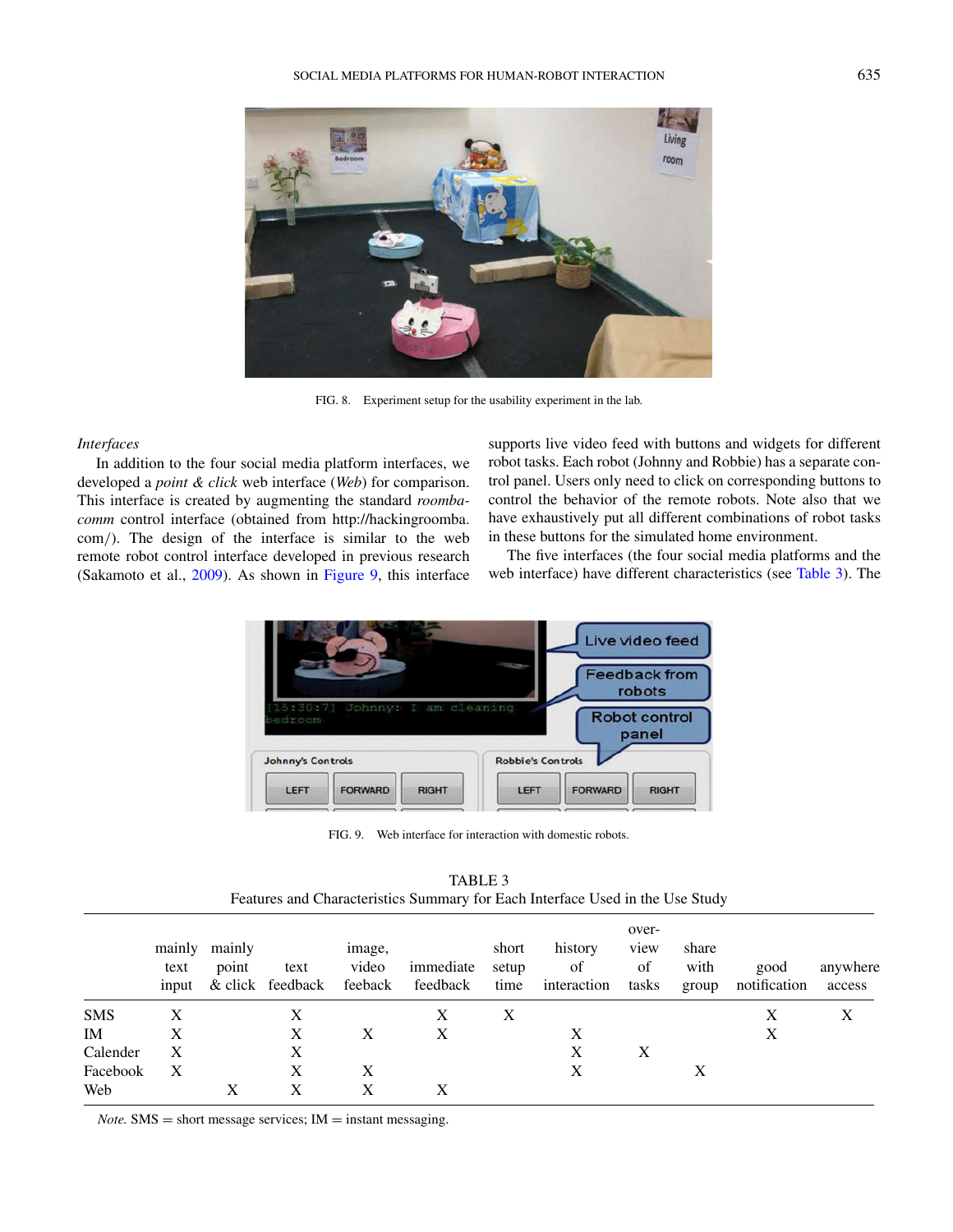four social media platforms use natural language as the main interaction method, whereas Web uses point & click. SMS, IM, and Web interfaces support real-time (or near real-time) feedback, whereas Facebook and Calendar do not. IM, Facebook, and Web support images and video feedback but not SMS and Calendar. These interfaces are also designed for different purposes and scenarios, for example, shared calendar is mainly for task scheduling, whereas Facebook is good for social interaction with many people, and so on. Given the different characteristics of each interface, we are interested to find out users' preferences in using them.

# *Procedure*

We designed two separated parts in the user study: *Part 1* is a general usability study for all five interfaces. *Part 2* is a  $3 \times 3$  controlled study on the three real-time feedback interfaces (SMS, IM, and web interface) under three different conditions. Note that because Calendar and Facebook do not support realtime feedback, they are excluded from the second part of the study.

*Part 1: Overall Impression and General Usability of the Five Interfaces.* The purpose of Part 1 of the study is to learn the overall impression and general usability of the five interfaces as well as to provide training for the second part of the study. Each participant had to perform a task for each of the five interfaces in a random order without any prior training; see [Table 4.](#page-9-0) For each task, the participant was given a 2-min time limit. If he or she failed to complete the task within this limit, the experimenter will demonstrate the procedure to him or her and ask him or her to complete it again.

*Part 2: 3*  $\times$  *3 Controlled Study.* The purpose of Part 2 is to understand users' performance and preference when interacting with robots via three real-time feedback interfaces: SMS, IM, and Web under three different conditions: *single-tasking, multitasking*, and *walking*. Participants were asked to go through these three conditions in an order of increasing difficulty: stationary single-tasking, stationary multi-tasking, and then walking, whereas the order of interfaces within each condition is randomized to counterbalance the ordering effect.

# *Conditions*

1. *Single-tasking condition*. In this condition, participants can just sit in front of a computer to perform a single given task with their full attention. This condition simulates a basic environment in office-like setting.

- 2. *Multitasking condition*. In this condition, participants again sit in front of the same computer as in Condition 1, but they have to interact with robots while performing a primary task. This condition aims to simulate a usual situation in office where one has to attend to regular office work while interacting with others, say, domestic robots. Here we adopt the low-intensity multitasking condition from the study presented by Ahonen  $(2011)$  by asking the participants to identify differences (as many as possible) between two images on the computer screen (primary task) while performing the robot interaction tasks at the same time. Due to space constraints, please refer to Ahonen  $(2011)$  for details.
- 3. *Mobile walking condition*. Walking is a representative onthe-move scenario (Young et al., [2009\)](#page-15-18). Because using mobile devices while walking is very common today, this condition has important practical value. The participants in this condition were asked to walk in an open hallway (25 m long and 2.5 m wide) with regular walking traffic. They had to walk back and forth in the hallway with normal walking speed while interacting with a robot via their cell phones.

*Domestic Tasks.* For each interface, participants were asked to do a domestic task with robots in three steps. Instruction for the next step is revealed only after receiving robot's notification on completion of the previous step. A sample task sequence is listed next:

- **Step 1:** Please instruct Johnny (the vacuuming robot) to vacuum your living room
- **Step 2:** Please instruct Robbie (the surveillance robot) to go take a photo of your plant in the bedroom and share it with your friends.
- **Step 3:** Please instruct Johnny (the vacuuming robot) to vacuum your bedroom.

<span id="page-9-0"></span>*Overall Procedure.* Upon arrival, each participant was first taken to the room where our server system resides. Part 1 of the user study and prestudy questionnaires were carried out in this room where participants can interact with the interfaces while seeing the tasks being carried out by the robots. After Part 1, they were taken to a separated room away from the robots to simulate a remote interaction scenario. After first two stationary conditions, they were then taken to an open hallway to work

TABLE 4 Tasks Used in Part 1 of the User Study

- 1) Send an **SMS** to **Johnny**'s phone number to ask **Johnny** to vacuum your living room now.
- 2) Talk to **Robbie** through **IM** and instruct **Robbie** to help find your wallet you dropped earlier in your bedroom.
- 3) Control **Robbie** through the **Web interface** to help you find the notepad you left in your bedroom.
- 4) Use **Google calendar** to schedule a task on **Johnny**: vacuum your bedroom at 3 p.m. via a given URL.
- 5) Use **Facebook** to ask **Robbie** to take and upload a photo of your plant and then share it with your family members.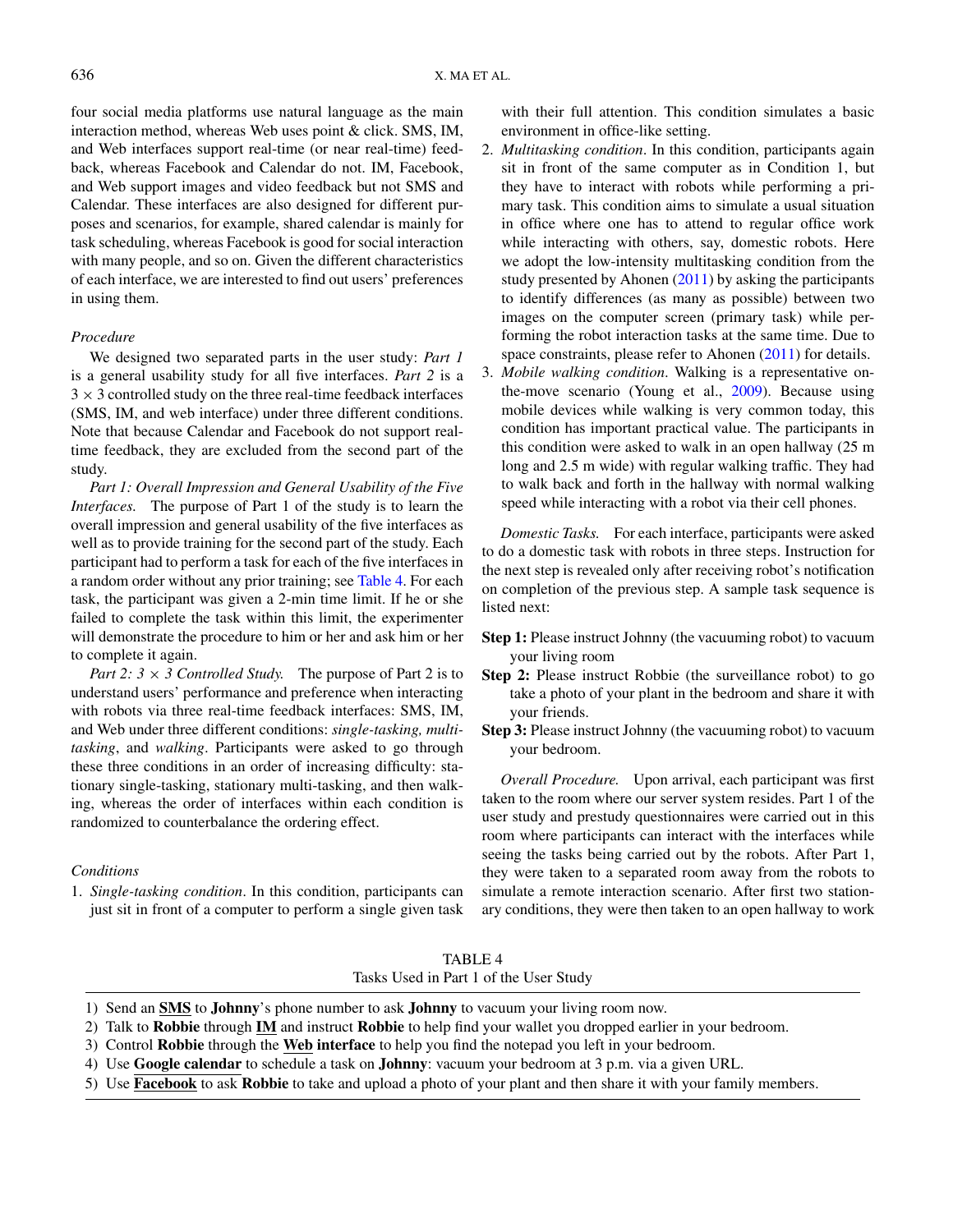on the tasks in the mobile walking condition. After Part 2, they were brought back to the first room to complete the poststudy questionnaire and interview. The entire study including questionnaires and interviews is performed at one sitting, including breaks, in around 2 hr.

## *Results*

*Part 1: Overall Impression and Interfaces' Usability.* Most participants are very positive and excited about the idea of using social media platforms to interact with robots. They described their general feeling as "exciting" and "eye-opening." They found it "very cool to be able to communicate with robots anytime, anywhere with their cell phones" and "especially entertaining to see robots having their own IM account and Facebook profile page."

Participants find interacting with domestic service robots using these common social media platforms a natural and intuitive idea. All participants can complete assigned tasks using all interfaces in a short time (within 2 min) without prior training or help from the experimenter (except one participant who failed the assigned task with Facebook).

Participants commented that SMS and IM are the easiest to learn and use, as all of participants have prior experience in using SMS and IM (see [Table 2\)](#page-7-0). Interacting with robots using Facebook and Web interfaces are also easy and intuitive, but participants commented that both interfaces look slightly more complex than SMS or IM, which require additional learning time at the beginning. A number of participants (five of 12) had never used Google Calendar before, so they required additional time to figure out how to use the interface. However, once they learned it, all of them found the five interfaces to be intuitive and easy to use.

#### *Part 2: 3* × *3 Controlled Study.*

<span id="page-10-0"></span>Task completion time and completion rate. Because all participants successfully completed the tasks, there are no differences in task-completion rate across all the  $3 \times 3$  cases.

We focus on the task completion time for each interface and condition in Part 2 of the user study [\(Figure 10\)](#page-10-0).

Task completion was measured from the moment a task instruction was given to the participant up to the time that the participant received the final notification message from the robot that all three steps of the task have been completed.

Among all combinations of conditions and interfaces, repeated-measure analysis of variance showed that there was a significant main effect on interface,  $F(2, 22) = 21.48$ ,  $p < .001$ . Pairwise *t* tests (least significant difference [LSD]) showed that SMS (202.56 s) is significantly slower than either IM (143.83 s) or Web (149.47 s; both  $p < .001$ ). However, IM and Web were not significantly different from each other  $(p = .51)$ . There was also a significant effect on condition,  $F(2, 22) = 23.74$ ,  $p <$ .001. Pairwise *t* tests (LSD) showed that all three conditions are significantly different from each other (all  $p < .01$ ), with single-task condition being the fastest (135.8 s), followed by multitasking condition (157.7 s), and then walking condition (202.35 s). There was a significant Interface  $\times$  Condition interaction effect,  $F(4, 44) = 11,93$ ,  $p < .001$ . Examining the data in more detail reveals that the performance of SMS does not change much across conditions, whereas the performance of IM and Web decrease significantly from stationary conditions to walking condition [\(Figure 10;](#page-10-0)  $p < .01$ ).

Within the single-task condition, pairwise *t* tests (LSD) showed that SMS (184 s) was significantly slower than both IM (106 s) and Web (117 s; all  $p < .001$ ). Similar results were found within the multitasking condition, where SMS (219 s) was significantly slower than IM (117 s) and Web (137 s). This is because typing in SMS is significantly slower than typing with a computer. But in the walking condition, SMS is no longer slower than IM and Web ( $p > .05$ ). Most participants commented that they are used to use SMS while walking but found typing in IM very awkward and difficult. For Web, although it also becomes slower, participants still found it easier to use while walking, because tasks can be done with single (or a few) button clicks.



FIG. 10. Task completion time (seconds) for the three interfaces under various conditions.

*Note.* Error bar shows the standard error.  $\text{SMS} = \text{short message services}$ ;  $\text{IM} = \text{instant messaging}$ .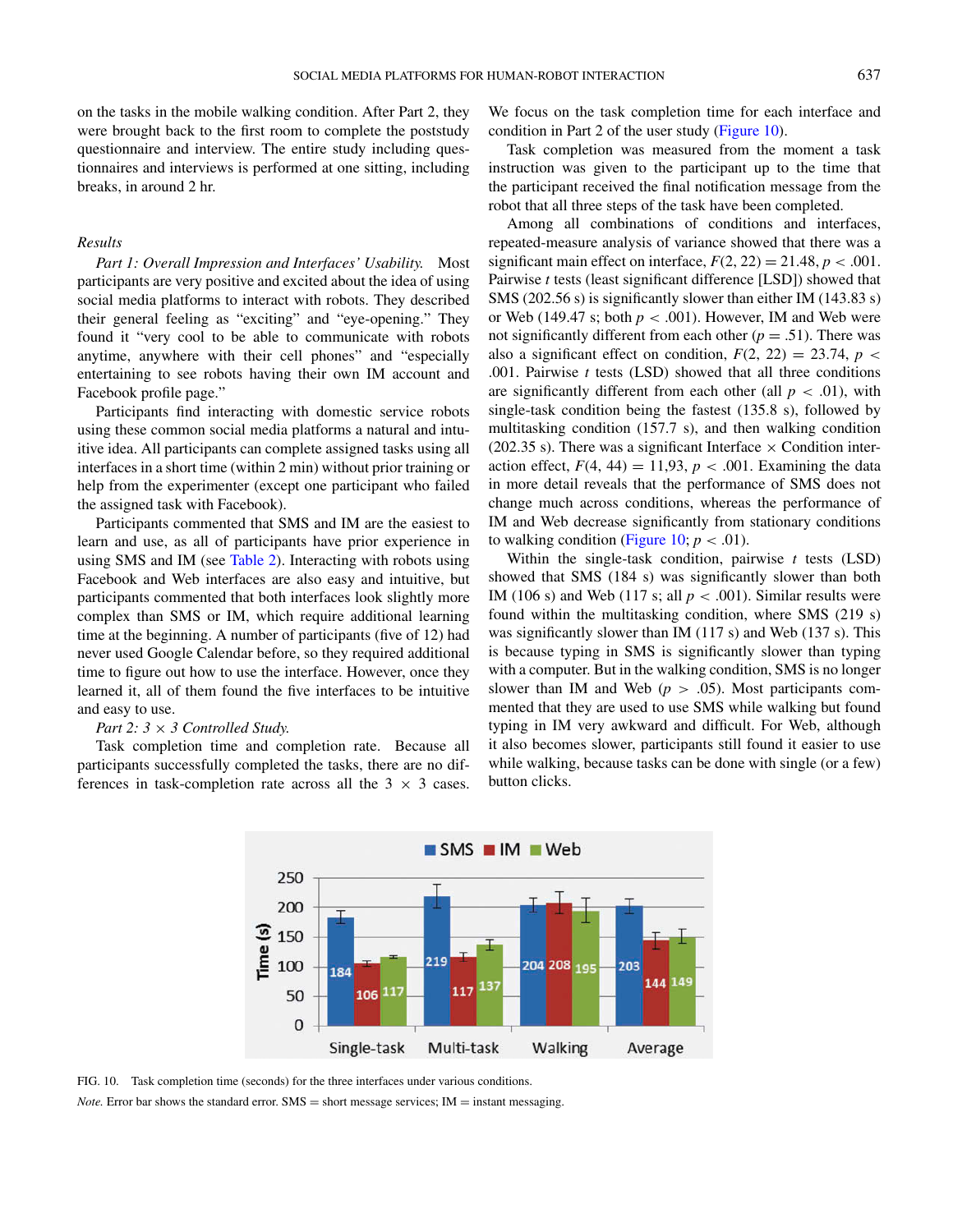Participants' preference. Participants were also asked to rate the preferred interface for each condition in Part 2 of the study (see [Table 5\)](#page-11-0). For the single-task condition, eight participants preferred IM, two preferred SMS, and two preferred Web. In the multitasking condition, 10 participants preferred IM, two preferred Web, and no one preferred SMS. In the walking condition, seven participants preferred Web, and five preferred SMS.

SMS is obviously not preferred in the stationary conditions due to the inconvenience of typing on a mobile phone and the need to switch back and forth between devices, although one participant (p12) mentioned that he still prefers SMS in singletask condition, as IM is banned in his company.

When comparing IM and Web, we are somewhat surprised to find out that most participants prefer IM over Web in both stationary conditions. The Web employs the point & click interaction method, and it is well known in the HCI literature that point & click interfaces are preferred over command line interfaces (Sugiura et al., [2010\)](#page-15-8). In the poststudy interview, we found out the reasons why most participants still choose IM as their preferred choices.

First, IM has a much better notification system than the Web. In Web, robot feedback only appears within the web page. Participants need to explicitly switch to that page to see these messages. IM, on the other hand, "offers obvious notifications of new message via task bar and popup messages, so I don't need to constantly switch back and forth to check the task status."

Second, to existing IM users, it is more efficient, convenient, and familiar to use IM, as they are "always on," so participants need not start another application. Last, participants also felt that IM is more humanlike and entertaining to use compared to Web; see an elaboration later.

In the mobile scenario, the situation differs. None of the participants preferred IM. They chose either Web or SMS as their preferred interfaces. To the participants, the IM client on mobile phones is unfamiliar and tedious to use. In contrast, "clicking is much easier for me than typing when I am walking." SMS is preferred by some participants largely due to familiarity, as many (six of 12) of them stated that they use SMS often

while walking. Furthermore, all users agree that SMS is the only choice in many outside areas where reliable Internet connection is often not available.

However, when asked about an overall favorite interface across all conditions, many (six of 12) said that it depends on the situations. Three participants said that they prefer either SMS or IM, whereas two mentioned IM alone and one mentioned Web. These results show that for different tasks and conditions, users prefer different interfaces. No interfaces can simultaneously satisfy needs of all users. Hence, multiple complementary interfaces can better adapt to diverse needs from users in different situations.

# **5.2. Overall Results**

At the end of the user study, we also asked users about the advantages and drawbacks of each of the five interfaces. Although the previous sections have already summarized SMS, IM, and Web, what follows is what participants said about Calendar and Facebook: Nine of 12 participants commented that they like to use the Calendar interface for scheduling tasks (e.g., "Calendar interface is good since it allows me to schedule things later, and it is always visible whenever I check it, and no other interfaces allow me to do that."), and eight of 12 prefer the Facebook interface to easily share robot activities with their family members and friends. However, because these two interfaces are unable to provide real-time feedback, all users commented that they were unsuitable for assigning immediate tasks to robots.

<span id="page-11-0"></span>Besides preferences, we also asked users to rank the social perception of robots from a Likert scale of 1 (*machine-like*) to 7 (*humanlike*). Results are summarized in [Figure 11.](#page-12-0) We compared the scores using one-way repeated measure analysis of variance and found a significant main effect on interface, *F*(4,  $44$ ) = 13.48,  $p < .01$ . Pairwise *t* tests (LSD) showed that all social media platform interfaces (except Calendar) are significantly more humanlike than Web  $(p < .05)$ . Among the four social media platform interfaces, IM (5.77) is significantly more humanlike compared to both SMS (4.38) and Calendar (3.46;  $p < .05$ ) but is not significant different from Facebook  $(5.08)$ .

|                                     |   |   |   |              |                |   |    |              |              | p1 p2 p3 p4 p5 p6 p7 p8 p9 p10 p11 p12 |     |     | Summary                         |
|-------------------------------------|---|---|---|--------------|----------------|---|----|--------------|--------------|----------------------------------------|-----|-----|---------------------------------|
| Preference                          |   |   |   |              |                |   |    |              |              |                                        |     |     |                                 |
| Single-task I S I W 1 1 1 1 W 1 1 S |   |   |   |              |                |   |    |              |              |                                        |     |     | $8$ (1), 2 (S), (W)             |
| Multi-task                          | W |   |   | W            | $\blacksquare$ |   |    |              |              |                                        |     |     | $10 \text{ (I)}, 2 \text{ (W)}$ |
| Walking                             | W | W | W | <sub>S</sub> | S.             | W | W  | W            | <b>W</b>     | S.                                     | S.  |     | 7(W, 5(S)                       |
| Overall                             |   | W |   |              |                | D | D. | $\mathbf{D}$ | $\mathbf{D}$ | I/S                                    | I/S | I/S | $6$ (D), 2 (I), 1 (W), 3 (I/S)  |

TABLE 5 Participants' Preferred Interface in Each Condition

**S**: SMS, **I**: IM, W:Web, **D**: depends on situation.

*Note.* S = short message services; I = instant messaging; W = Web; D = Depends on situation.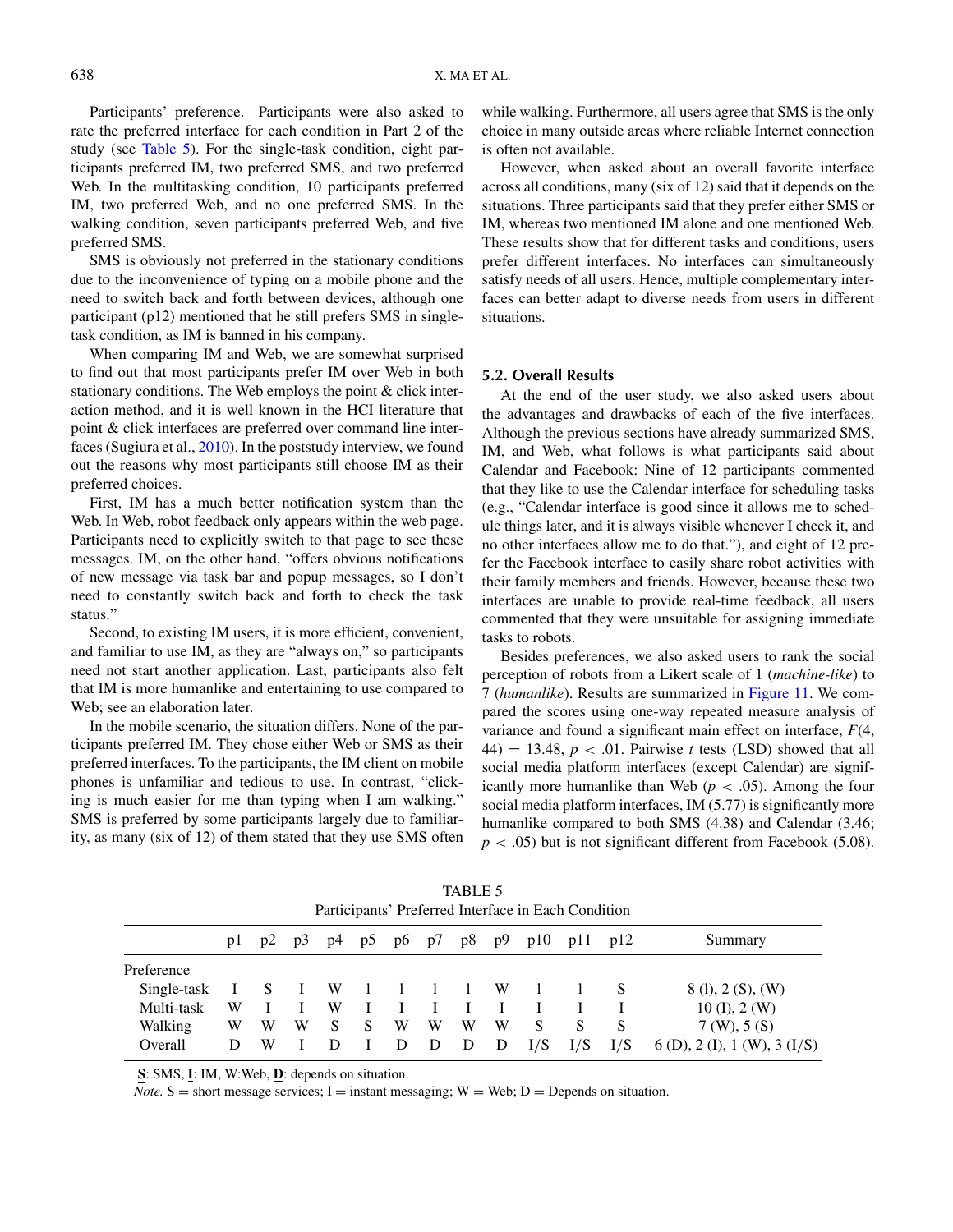<span id="page-12-0"></span>

FIG. 11. Average score of human-likeness for each interface. *Note.* SMS = short message services; IM = instant messaging.

Facebook (5.08) is significantly more humanlike than Calendar  $(3.46; p < .05)$  but is comparable to SMS interface  $(4.38)$ .

Although we expect that the social media platforms could help to increase the perception of human-likeness of robots, we did not realize that there are wide ranges of differences among various social media platforms. Via poststudy interviews, we identified the following factors that contribute to the difference in users' perception of robots.

## *Interaction Method*

Nine of 12 participants consider "typing (using natural language) to be more human" than point & click. This revealed one reason that social media interfaces generally scores higher in human-likeness than Web.

#### *Interface Design*

Participants commented that both IM and Facebook are more humanlike because they contain more "human" elements, such as icons and images representing people on their contact lists with profile pages. They also found both interfaces richer and more entertaining.

#### *Current Usage*

For most participants, interacting with robots using IM and SMS interfaces feels more sociable and humanlike because these interfaces are primarily used by them to interact with other humans.

#### *Responsiveness*

The feedback speed also appears to contribute. Most users rank IM higher than Facebook because they feel that IM is more responsive.

Overall, IM has the most of the aforementioned factors that contribute to human-likeness, whereas Calendar has the least among the four social media platforms. Designers are suggested to consider the aforementioned factors for their interfaces if they want to augment the perception of robots, making them appear more sociable and humanlike.

## **5.3. Overall Results**

Our evaluation shows that using social media platforms to interact with domestic service robots is a promising idea. For users with prior experience on social media platforms, they can naturally and almost effortlessly extend their usage of these interfaces to interact with robots, indicating that reusing existing popular interfaces to achieve new purposes and functionalities has great potentials. We also found that each interface has its pros and cons and is suitable for different tasks and conditions. It is unrealistic for a single interface to satisfy users in diverse scenarios and goals. Providing a set of complementary interfaces gives users greater flexibilities and better user experience.

Using social media platforms also enhances the perception of social intelligence of robots, making robots appear more humanlike and sociable. We found that users' perception of robots' social intelligence is a function of many factors, including interaction method, interface design, purpose of the interfaces, and responsiveness of the interfaces. Future robot interface designers can study these factors when presenting robots to users. However, we also observe a trade-off between efficiency*/*convenience in interfaces versus perception of human-likeness and sociability. Although *point & click* interaction method is more convenient than *typing*, it makes robots appear less humanlike and sociable.

Although most people embrace the idea of using social media platforms to interact with robots, there are also concerns that point to future research direction, for example, two participants raised the issues of privacy and security in sharing information at home, especially images and videos, via robots on Facebook. How to design and manage the privacy settings with robots, their hosts, and their hosts' extended social networks could be an interesting future topic for research.

# **5.4. Field Study**

# *Participants*

Two participants were recruited. Their background information is listed in [Table 6.](#page-13-0) Each participant spent 3 days for this study and received an amount of \$US64.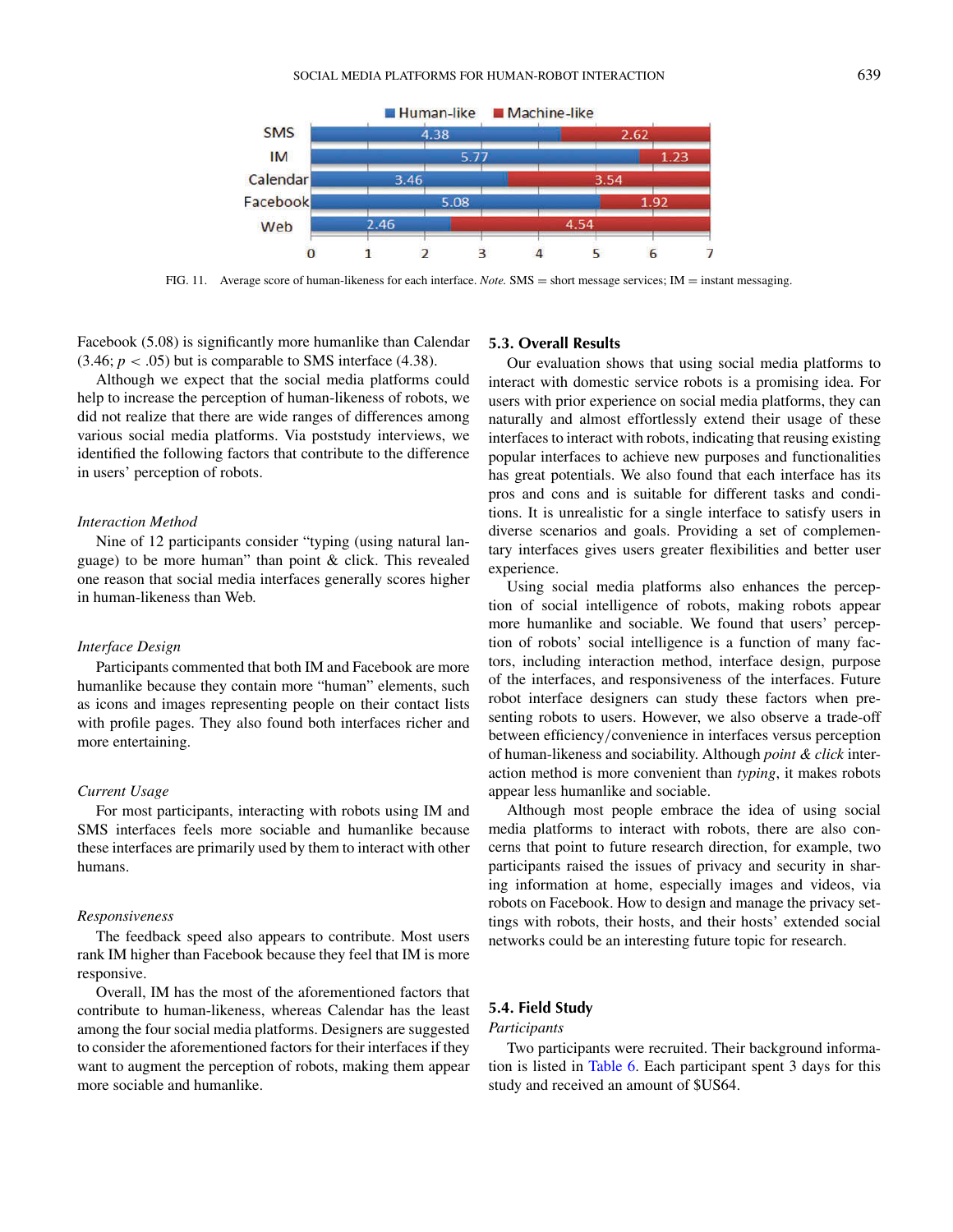# 640 X. MA ET AL.

|            |                             | Participants' Background in the Field Study |                                        |
|------------|-----------------------------|---------------------------------------------|----------------------------------------|
|            |                             | Participant 1                               | Participant 2                          |
| Gender     |                             | Female                                      | Female                                 |
| Age        |                             | 30                                          | 27                                     |
| Occupation |                             | Computer engineer                           | Assessment officer                     |
|            | <b>SMS</b>                  | Everyday                                    | Everyday                               |
| Prior      | <b>MSN</b>                  | At least once a week                        | Everyday                               |
| experience | Google calendar<br>Facebook | Once over a month<br>At least once a week   | Once over a month<br>Once over a month |
|            |                             |                                             |                                        |

TABLE 6 Participants' Background in the Field Study

*Note.* SMS = short message services.

# *Environment and Apparatus*

We rented a multiroom apartment for this field study and deployed the entire system in one of the bedrooms. The bedroom is about  $3 \times 5$  m, whereas the available space for robots to roam is only about  $1.5 \times 3$  m; therefore, two ceiling cameras are enough to cover the entire space for robot navigation.

To hide the supporting equipment from participants' normal lives, we installed the vision tracking server and main server in an empty wardrobe. The only equipments exposed to the participants are the two robots and their charging docks, and two ceiling cameras, as shown in [Figure 12.](#page-13-1) Please refer to our supplementary video for a visual description of the settings.

<span id="page-13-1"></span>

(a) The two robots in the bedroom.



(b) Ceiling cameras for the vision-based tracking system.



(c) Main server and vision-based tracking server in the wardrobe.

FIG. 12. System setup in the experimental apartment.

# <span id="page-13-0"></span>*Procedure*

The 3-day field study consisted of two sessions. The first session was conducted in the 1st day of the 3 days. During the 1st day, participants needed to remotely carry out the tasks in [Table 4](#page-9-0) while working in the office. This session served as a tutorial of the four HRI interfaces. In the evening of the 1st day, the experimenter interviewed the participants for feedback.

The second session was conducted in the next 2 days, where the participants were free to use the robots as they like. In addition, the experimenter also sent some requests to the participants through SMS to trigger certain interactions. We carefully picked the time to send these messages so that we could cover more diverse set of scenarios that the participants may encounter (such as on the way to work, walking, sitting next to a computer, having meal with others, talking, etc.). The participants were so busy working that they ignored some of our notifications; therefore the numbers of tasks both participants actually completed are not equal.

After the second session, the experimenter interviewed the participant again to collect their overall feedback.

## *Results and Discussion*

In summary, both participants enjoyed using existing social media platforms to interact with domestic robots. Although the robots' capability is limited, both participants are convinced about the potential of domestic robot systems.

During the second session, Participant 1 chose to use SMS for 50% of the tasks (four of eight tasks) and Facebook for the other 50%, whereas Participant 2 chose to use MSN for 100% of the tasks (seven of seven). This is coherent with their prior experiences summarized in [Table 6,](#page-13-0) which indicated that Participant 1 uses Facebook much more often than Participant 2 (at least once in a week vs. once over a month), whereas she uses MSN much less often than Participant 2 (at least once in a week vs. everyday). In the interview, Participant 1 summarized her reason for preferring SMS as "SMS is definitely the most easy and convenient way (to talk to robots)," and the reason that she also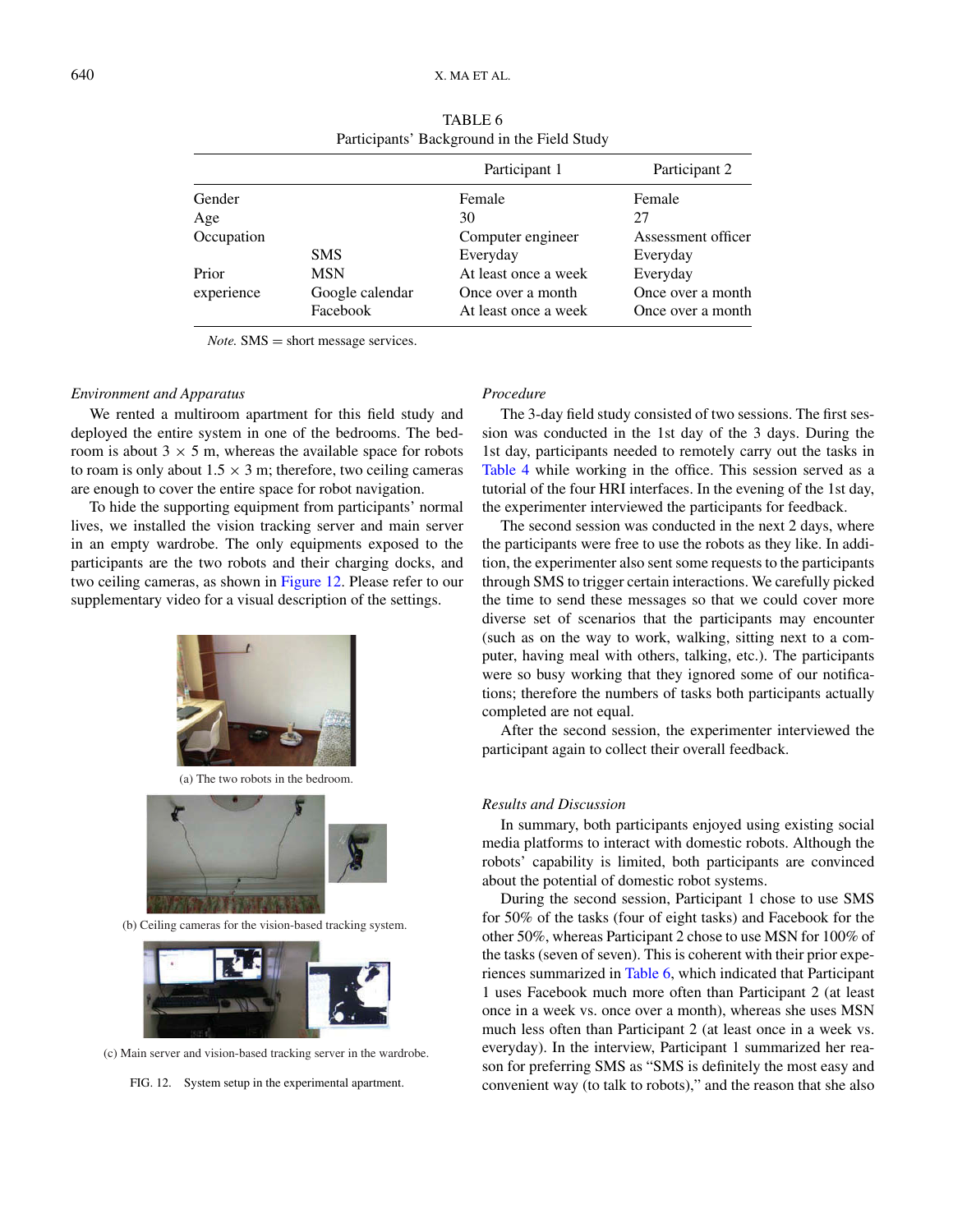prefers Facebook is that she is using a Facebook app integrated on her iPhone.

Similarly, Participant 2's reasons for preferring MSN over any other interfaces is also that she is using an integrated MSN app on her iPhone every day. This demonstrated that prior experience in using the social media for interpersonal communication have strong influence on the participants' choice to interact with the robots.

It is also obvious that both participants were trying to keep using the same social media platforms for various types of tasks, no matter whether they were using a phone or a computer, working in the office, or walking down the street. Both of them never used Google Calendar at all throughout the second session, even when they received request to schedule a repetitive routine task. In the poststudy interview, both participants expressed that they do not have the habit of using Google Calendar, and it makes them feel that the robots are less interactive.

The aforementioned observations seem to be contrary to our design purpose that different interfaces would be used in different contexts*/*scenarios. However, we argue that this is because the prior experience has greater effect on interface selection than the complementary ability of different platforms, and the Google Calendar interface could be more useful for overviewing scheduled tasks, in particular when the same robot is being deployed to more than one family members (which is not covered in our field study as it is hard to find a whole family to try out the system). More specifically, the users would only switch between those interfaces that they prefer to use. This is supported by Participant 1's behavior in the second session because she chose Facebook whenever there is available Internet connection and SMS whenever there is no Internet. Participant 2 also explained in the interview that she would probably switch from MSN to SMS if she is driving or when the Internet is not available.

When asked about suggestions, both participants suggested to include more popular clients such as Skype, Google Talk, and so on, in our system. More interesting, participants hope to see more humanlike features attached to robots by the interfaces. For instance, Participant 2 said she expects to see the notification "Johnny is typing *...*" in MSN chat window while talking with the robot, although she is aware that the robots are wirelessly communicating with the MSN client rather than physically tapping on keyboard. These suggestions made us believe that using social media platforms to interact with robots is a promising approach to bridge the gap between robots and ordinary users.

## **6. CONCLUSION**

This article explores the application of multiple popular social media platforms to support interaction between human and domestic robots. A working system integrating four complementary social media platforms (SMS, MSN, Google Calendar, and Facebook) and two domestic robots (a vacuuming robot and a surveillance robot) was developed to extend our interpersonal communications further to domestic robots. We have conducted lab experiments and multiday field studies, which showed that the approach can contribute to delivering a more user-familiar, flexible, and intuitive interface for common users to interact with robots.

Our approach of leveraging complementary social media platforms for HRI could open up new prospective research directions. Researchers are encouraged to study the longer term effects, for example, the security and privacy issues, of using the proposed (and other forms of) social media platforms when interacting with robots. With advancement in robot technologies, we envision the potentials of our approach as a practical and natural interaction style with robots, more easily to be adopted by the public.

# **ACKNOWLEDGEMENTS**

An earlier version of this article (Ma et al., [2012\)](#page-15-20) was presented at the 2012 Asia Pacific CHI Conference, Matsue-city, Shimane, Japan, and was published in its proceedings.

# **REFERENCES**

- <span id="page-14-11"></span>Ahonen, T. T. (2011, January 13). Time to confirm some mobile user numbers: SMS, MMS, Mobile Internet, M-News [Web log post]. Communitites Dominate Brands. [http://communities-dominate.blogs.com/brands/2011/](http://communities-dominate.blogs.com/brands/2011/01/time-to-confirm-some-mobile-user-numbers-sms-mms-mobile-internet-m-news.html) [01/time-to-confirm-some-mobile-user-numbers-sms-mms-mobile-internet](http://communities-dominate.blogs.com/brands/2011/01/time-to-confirm-some-mobile-user-numbers-sms-mms-mobile-internet-m-news.html)[m-news.html.](http://communities-dominate.blogs.com/brands/2011/01/time-to-confirm-some-mobile-user-numbers-sms-mms-mobile-internet-m-news.html)
- <span id="page-14-7"></span>Ballou, P. J. (2001). Improving pilot dexterity with a telepresent ROV. In *Proceedings of the Vehicle Teleoperation Interfaces Workshop, IEEE ICRA*.
- <span id="page-14-1"></span>Breazeal, C. (2001). Affective interaction between humans and robots. *Advances in Artificial Life, Lecture Notes in Computer Science*, *2159*, 582–591.
- Cellbots.com. (n.d.). Cellbots: Using cellphones as robotic control platforms. Retrieved from<http://code.google.com/p/cellbots/>
- <span id="page-14-9"></span>Faulring, A., & Myers, B. A. (2005). Enabling rich human–agent interaction for a calendar scheduling agent. *CHI '05 Extended Abstracts on Human Factors in Computing Systems*, 1367–1370.
- <span id="page-14-6"></span>Fong, T., & Thorpe, C. (2001). Vehicle teleoperation interfaces. *Autonomous Robots*, *11*, 9–18.
- <span id="page-14-2"></span>Forlizzi, J. (2007). How robotic products become social products: An ethnographic study of cleaning in the home. *Proceedings of the 2007 ACM/IEEE International Conference on Human–Robot Interaction*, 129–136.
- <span id="page-14-8"></span>Gilbert, E., & Karahalios, K. (2009). Predicting tie strength with social media. *Proceedings of the 2009 SIGCHI Conference on Human Factors in Computing Systems*, 211–220.
- <span id="page-14-10"></span>Goh, O. S., Fung, C. C., Depickere, A., & Wong, K. W. (2008). An analysis of man-machine interaction in instant messenger. *Advances in Communication Systems and Electrical Engineering*, *4*, 197–210.
- <span id="page-14-4"></span>Guo, C., & Sharlin, E. (2008). Exploring the use of tangible user interfaces for human–robot interaction: A comparative study. *Proceedings of the 2009 SIGCHI Conference on Human Factors in Computing Systems*, 121–130.
- <span id="page-14-3"></span>Guo, C., Young, J. E., & Sharlin, E. (2009). Touch and toys: New techniques for interaction with a remote group of robots. *Proceedings of the 2009 SIGCHI Conference on Human Factors in Computing Systems*, 491–500.
- <span id="page-14-5"></span>Ishii, K., Zhao, S., Inami, M., Igarashi, T., & Imai, M. (2009). Designing laser gesture interface for robot control. *INTERACTION, Lecture Notes in Computer Science*, *5727*, 479–492.
- <span id="page-14-0"></span>Kawamura, K., Pack, R. T., & Iskarous, M. (1996). Design philosophy for service robots. *Robotics and Autonomous Systems*, *18*, 109–116.